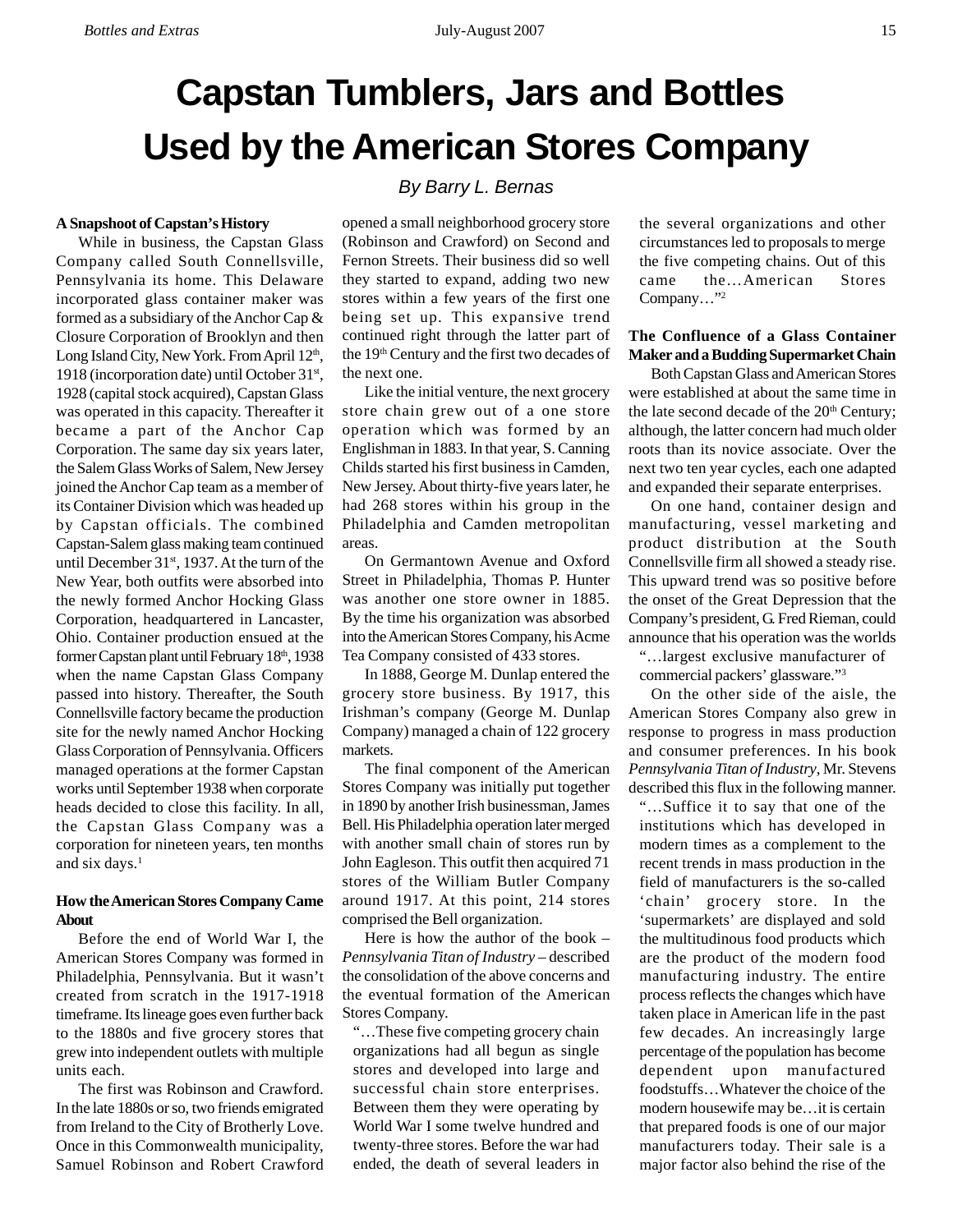16 July-August 2007 *Bottles and Extras*

modern chain 'supermarket..."<sup>4</sup>

Because of these two mutually supportive trends, the single American Stores tree with its five small neighborhood grocery store branches gradually became an orchard of ACME supermarkets.

The glass food packing container served as the interaction point of both concerns. Let's see what the Capstan Glass Company provided in the way of product vessels and what the American Stores Company put in them for sale in their East Coast markets.

## **Prior Capstan Examples**

In the Fall 2003 edition of *Bottles and Extras*, I introduced to you two unlabeled, but *ASCO*<sup>5</sup> base-embossed, stylish jars that were made by the Capstan Glass Company.6 Throughout the remainder of this article, I'll add more information to my earlier effort. In subsequent paragraphs, you will see three plain and two fluted tumblers, another size of a previously documented jar (mentioned as Jar One in the above article) along with a new cylindrical style and two bottle motifs from the same South Connellsville container maker. Each example will have a paper label on it from the American Stores Company. This assembly of product vessels will start to give you some idea of the amount of business Capstan conducted with American Stores.

# **How to Tell a Glass Container was made by Capstan?**

The trademark is the key. In this case, the United States Patent Office registered the nautical symbol of the Capstan Glass Company on May 31<sup>st</sup>, 1927.

In the application paperwork, G. Fred Rieman stated that this stylistic logo had been placed on the firm's ware since May 1919. A little over two years after its issuance, an Anchor Cap Corporation pamphlet indicated

"…the 'capstan' trade mark (was) pressed in the bottom of each container."

And as late as February 1938, the symbol for this piece of shipboard equipment was still visible on the base of containers promoted by the Capstan Glass Company in the trade journal *The Glass Packer*. 7

Considering the above facts, I think it's safe to say that any glass container with





the embossed design seen in **Figure 1** came from this South Connellsville business.

The basic capstan design appears on the left in Figure 1. It was extracted from the trademark application. Beside it to the middle and on the right are pictures of the Capstan Glass Company's symbol as it appeared on the base of a machine pressed tumbler and a machine blown jar or bottle. Note the clarity of the pressed logo versus the muted appearance of the blown one.

## **Plain Tumblers**

**Figure 2** has a picture of three sizes of plain tumblers made by Capstan and employed by American Stores as a jacket for their *ASCO* brand of peanut butter.

Officials from the Capstan Glass Company used the letter C or the title standard - to identify this unassuming line of tumblers. A July 1922 advertisement stated this kind of container came in twenty different sizes, ranging in volume from one to sixteen ounces. Starting with the above promotion, packing vessels of this type appeared in Capstan Glass sponsored marketing pitches up to January 1935.<sup>8</sup>

The tumbler on the left side in Figure 2 is  $3<sup>11</sup>/16<sup>th</sup>$  inches tall. Its lip has an outer diameter of 63 millimeters. The same measurement across the base comes to 2 inches. Below the Capstan trademark on the underneath side of the base is the number 5 ½. According to the American Stores Company label on it, this vessel held 5 ounces.

> In the middle, the next example of a plain Capstan tumbler is  $4^{5}/8^{\text{th}}$  inches in height. Mouth and base outer diameter figures are

72 millimeters and  $2^{5/16}$ <sup>th</sup> inches, respectively. This model carries the mold number 506 below the maker's embossed nautical symbol on its bottom. The *ASCO* brand label says there were 9-ounces (ADVR) of peanut butter in this container at one time.

The center version in Figure 2 came with an original Anchor metal sealing cap.

On the top in **Figure 3** is a cut away drawing of this cover. The left side of the sketch shows the placement of the rubber ring and where it seals along the finish of the tumbler. On the right, the outer profile of this Anchor friction closure is depicted.



On the bottom of Figure 3 is a picture of the gold and dark green colored metal cover. Along its outer skirt is the following inscription – NO. 73C ANCHOR CAP NEW YORK PATENTED. In the central area of its top surface, the following was lithographed in dark green letters on the gold background: SPREAD *Victor* Bread WITH *ASCO* PEANUT BUTTER – TO REMOVE CAPS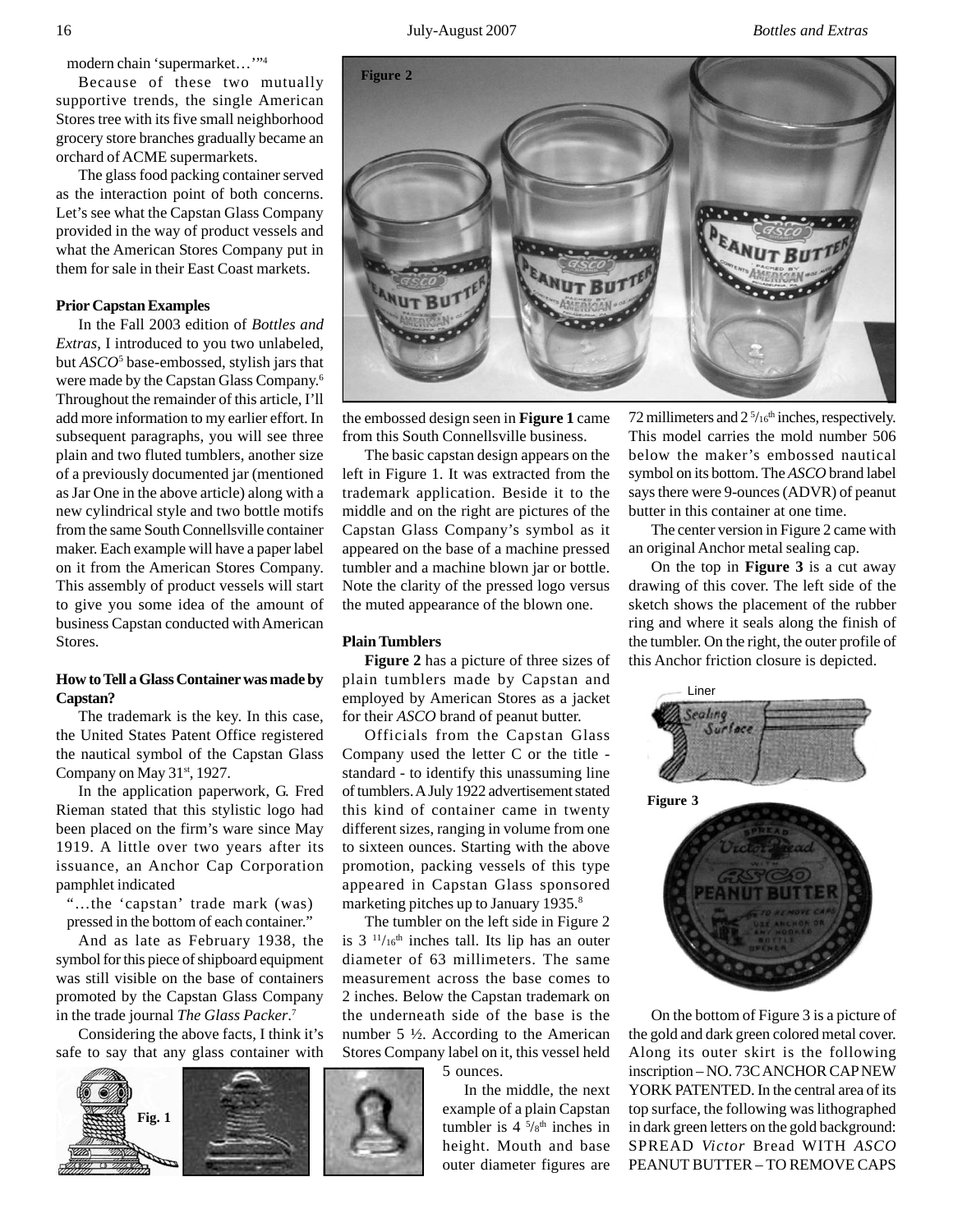# USE ANCHOR OR ANY HOOKED BOTTLE OPENER.

**Figure 4** has a picture of an Anchor Cap & Closure Corporation box along with an Anchor opener. This tool was just one of many that could pop the airtight seal on an Anchor metal cover sitting atop a Capstan or another glass firm's tumbler.



Coming back to Figure 2, the height of the right-hand specimen is  $5\frac{7}{8}$ <sup>th</sup> inches. It has an 83 millimeter outside mouth measurement and a 2 ½ inches outer diameter for its base. On the bottom is the Capstan logo with the number 15 under it. The American Stores dark blue, white and red colored label assured 15-ounces were contained therein.

## **Fluted Tumblers**

The other prominent style of tumbler turned out by Capstan Glass personnel was the fluted variety. This version came with panels on the outer, inner or both exterior and interior side wall of the container. For the two-sided examples, the flutes could be aligned one over the other or be off-set either to the right or left of one another. **Figure 5** has a picture of the two labeled models in my collection from the American Stores Company.



The left-hand specimen has a smooth outer surface. On the interior wall are nine panels of the same height, width and design. These inner surface flutes have a curved outward or convex contour throughout their length. Also, these panels touch each other at the bottom just above the thick round base. However, they aren't joined together at the top, being separated by a small gap.

This example is  $3\frac{3}{4}$ <sup>th</sup> inches in height. Its lip and base outer diameters are 63 millimeters and  $1\frac{7}{8}$ <sup>th</sup> inches, respectively. On its underneath side is the number  $5\frac{1}{2}$ which is positioned below the embossed Capstan Glass Company trademark.

This particular sample came with a pushdown lacquered metal cap. It resembles the outer profile of the Anchor C cap seen in Figure 3; however, rust has obliterated any trace of an Anchor pedigree on its outer skirt. On the central portion of its top surface, the following instructions are embossed in a circle: FORCE FORK DEEP INTO RUBBER-BREAK OUT END-PULL OUT. In the center, the instructional method for unsealing begins with the raised words – TO OPEN.

On the right side in Figure 5 is another fluted tumbler of the same design mentioned for its mate. This example is 4 5 /8th inches in height. Its outer lip has a diameter of 73 millimeters. The same measurement on the exterior base is  $2<sup>5</sup>/16<sup>th</sup>$ inches. The bottom of the base has the embossed Capstan logo in the center with the raised number 506 beneath it. This version came with a metal cap identical to the one shown in Figure 3.

#### **Paneled Jar**

The jar discussed as Jar One in the Fall 2003 issue of *Bottles and Extras* didn't have a mold number on its base. This and other factors suggested to me that this style of glass container may have been made exclusively for the American Stores Company. The appearance of two other jars in the same Theodore J. Piazzoli outer design with an ASCO label on each seems to add more credence to my theory. See Figure 6.

Theodore J. Piazzoli was granted a design patent for the outer motif of this container on March 1st, 1932.<sup>9</sup>



Either model in Figure 6 is  $4\frac{3}{8}$ <sup>th</sup> inches in height. At the top is the finish. On these models, it is comprised of a pry off sealing region, an annular bead and a vertical neck.

A metal cover seals these examples. Its profile and top surface stenciling can be seen in **Figure 7**.



On the left is a drawing of the cap atop a container. The cut out shows the placement of the rubber liner and where the sealing surface is on this example. Beside this depiction in the same left-hand sketch is the outer surface design of the cap.

The right side photograph is the topside view of the dark green and gold colored lacquered metal cover that came on the jars presented in Figure 6.

Its skirt has a 58 millimeter inner diameter. A compound sentence highlighted the upper part of the top's circular central region. This wording read as follows: THESE PRESERVES ARE PURE AND CAN BE PURCHASED ONLY AT THE BRANCHES OF THE AMERICAN STORES CO. Below this phrase was a line. Under it on the left was the instruction TO OPEN *Pry Up*. A hand holding a dinner knife is depicted prying off the metal cap from one Figure 6 style of jar directly underneath the above instruction. Opposite is another instructional phrase To RE-SEAL *Press On*. Under this wording was the same kind of paneled jar. But this time the hand with its palm facing downward was pushing down on the top surface of the metal cap to reseal it on the container.

The style of metal cover used to seal the Figure 6 jars was known in the industry as the White cap. Here is how a writer from the trade journal – *The Glass Packer* – described this closure.

"The White cap is one of the newer closures in this group. Here is a onepiece tin plate cap of unusual shape which is also solely applied by head pressure. (Figure 7) gives an illustration of the closure applied to a container with the pry off finish. The gasket, a composition rubber ring, is in the skirt where it presses against the side of the container. It is claimed that this closure has unusual merit as a reseal friction cap."10

Below the finish is the jar's body. The top part or shoulder joins the neck region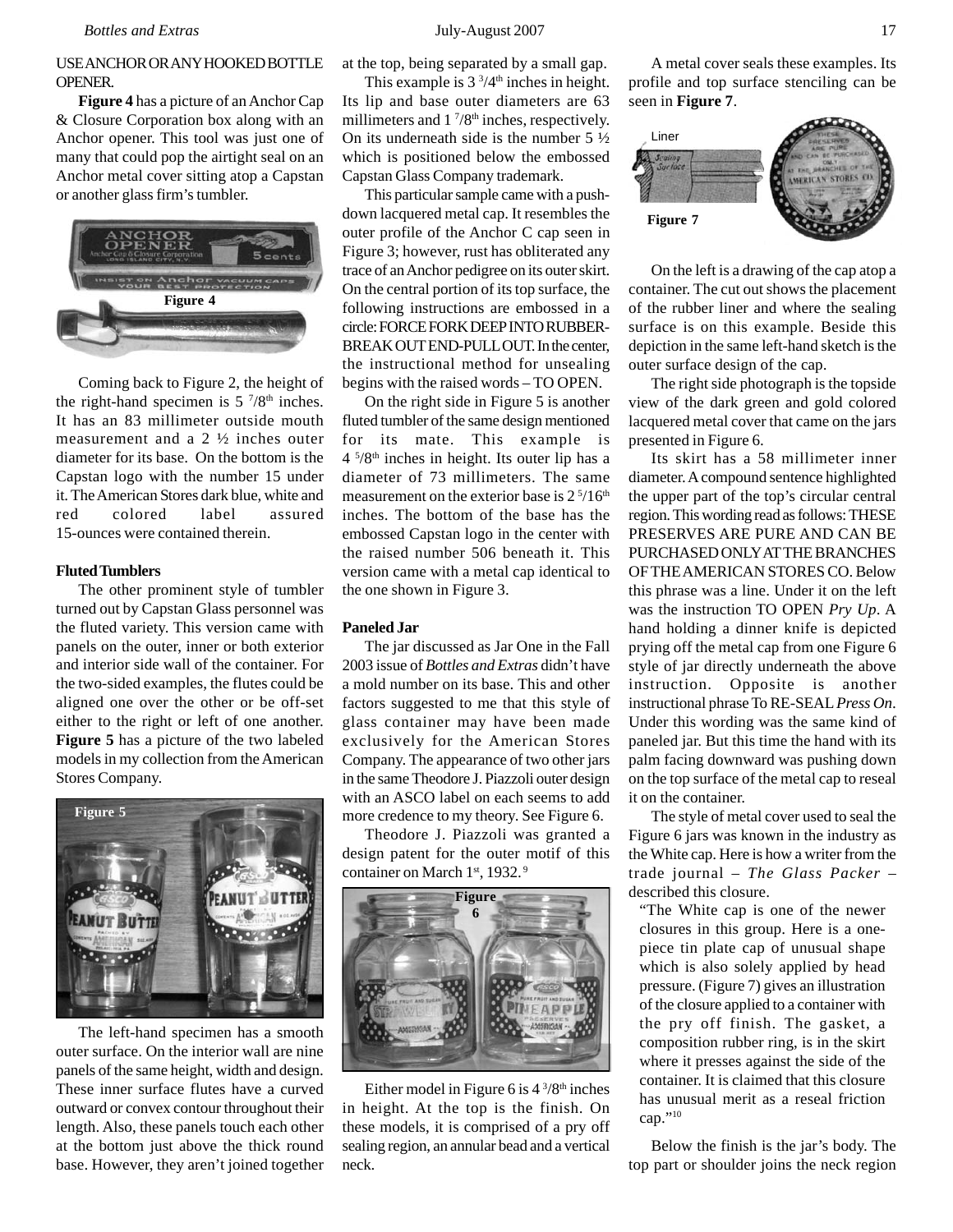and is of the same diameter and form as the last component of the previous section. It then slants down and outward at about a forty-five degree angle. Instead of being smooth and curved, this area is flat and composed of sixteen opposite facing triangles. Next is the rest of the container's exterior. Eight flat and rectangular shaped panels of equal height and width are strung together around the outer circumference of the vessel.

The octagonal base is the post bottom mold rendition with a Capstan logo in the center. Below this nautical symbol is the mold number 5972. Above the trademark is the embossed phrase – PAT. APPLIED FOR.

## **Plain Jars**

**Figure 8** has a photograph of the same style of jar but with three different American Stores Company labels on them. Regardless, of the sample you pick, the jar's height was  $5\frac{1}{8}$ <sup>th</sup> inches.

A blue and white lithographed metal cap closed every model. On the cover's top surface is a white circle bordered in dark blue. Within the white area is the dark blue stenciled name AMERICAN with STORES CO. in a rectangular box overlaid on the first word. Along the dark blue colored and ribbed outer skirt of this metal cover is the following in small gold lettering – 70 AMERSEAL ANCHOR CAP N.Y. PATD.

Under the quarter-turn screw cap, the finish on each example has a four lugged sealing area followed by a tiny annular bead and a very short vertical neck.

The body on each of the Capstan packing jars in Figure 8 is composed of a shoulder and side wall. The former starts out conforming to the neck design but then quickly curves outward and down, joining the latter. This vertical region is cylindrical

in shape, unembossed and labeled. Its outer surface curves back inward as it approaches the bearing surface of the jar.

Of interest, three different styles of labels were seen on these product jars.

The paper one on the left is familiar because the plain and fluted tumblers seen in Figures 3 and 5 had a similar one pasted on their outer surfaces. However, this is the first instance of the American Stores Company using a pint jar to market their *ASCO* brand of peanut butter.

As you can see from the pictures in Figure 8, American Stores used these 16 ounce capacity containers from Capstan Glass to pack their HOM-DE-LITE brand of salad dressing and mayonnaise. According to the gold, red and yellow and gold, dark blue and light blue colored labels, the contents of each were prepared by the American Stores Company.

A circular post bottom mold base was found on all of the specimens. Regardless of the model in Figure 8, the outer diameter of the bottom feature was  $3^{1/4}$ <sup>th</sup> inches. Below the Capstan Glass logo on every one of the product vessels was a mold number. The left-hand example carried the figure 4016. Its compatriots to the right had A-4016 as their mold identifiers.

## **Catsup/Ketchup Bottle**

The example shown in **Figure 9** is  $9^{3}/8^{\text{th}}$  inches tall. The outer diameter of its crown closure is 27 millimeters. A long and sloping shoulder gives way to a body with panels joined side by side around the outer circumference of the bottle. The eight flutes are flat surfaced. Each has a curved upward top and rounded downward bottom. Their individual dimensions are  $4 \frac{11}{16}$ th inches (apex of the curved top to nadir of the round bottom) by 1 inch.

The American Stores label on this bottle is for their *Sunrise* brand of Tomato Ketchup. Sixteen ounces of this popular condiment was contained in this rather regular looking container from Capstan Glass.

The round cup bottom mold style of base had an outer diameter of  $2 \frac{5}{8}$ th inches. This underneath part of the bottle carried the embossed Capstan trademark in the center with the raised number 9516 underneath it.

**Figure 9**

## **Vinegar Bottles**

Two vinegar bottles are the last Capstan Glass containers to describe. These can be seen in **Figure 10**.

Both bottles are the same style. Each is 9  $11/16$ <sup>th</sup> inches tall.

The finish on them is composed of a two lugged sealing component, an annular bead and a very short vertical neck.

Either specimen of an *ASCO* brand vinegar container has a 33 millimeter mouth which takes an Amerseal metal cap. The covers on the bottles are dark blue and white in color. One version had the following inscription in white letters on its outer skirt near the bottom edge 33 – AMERSEAL ANCHOR CAP N. Y. PATD. On the top